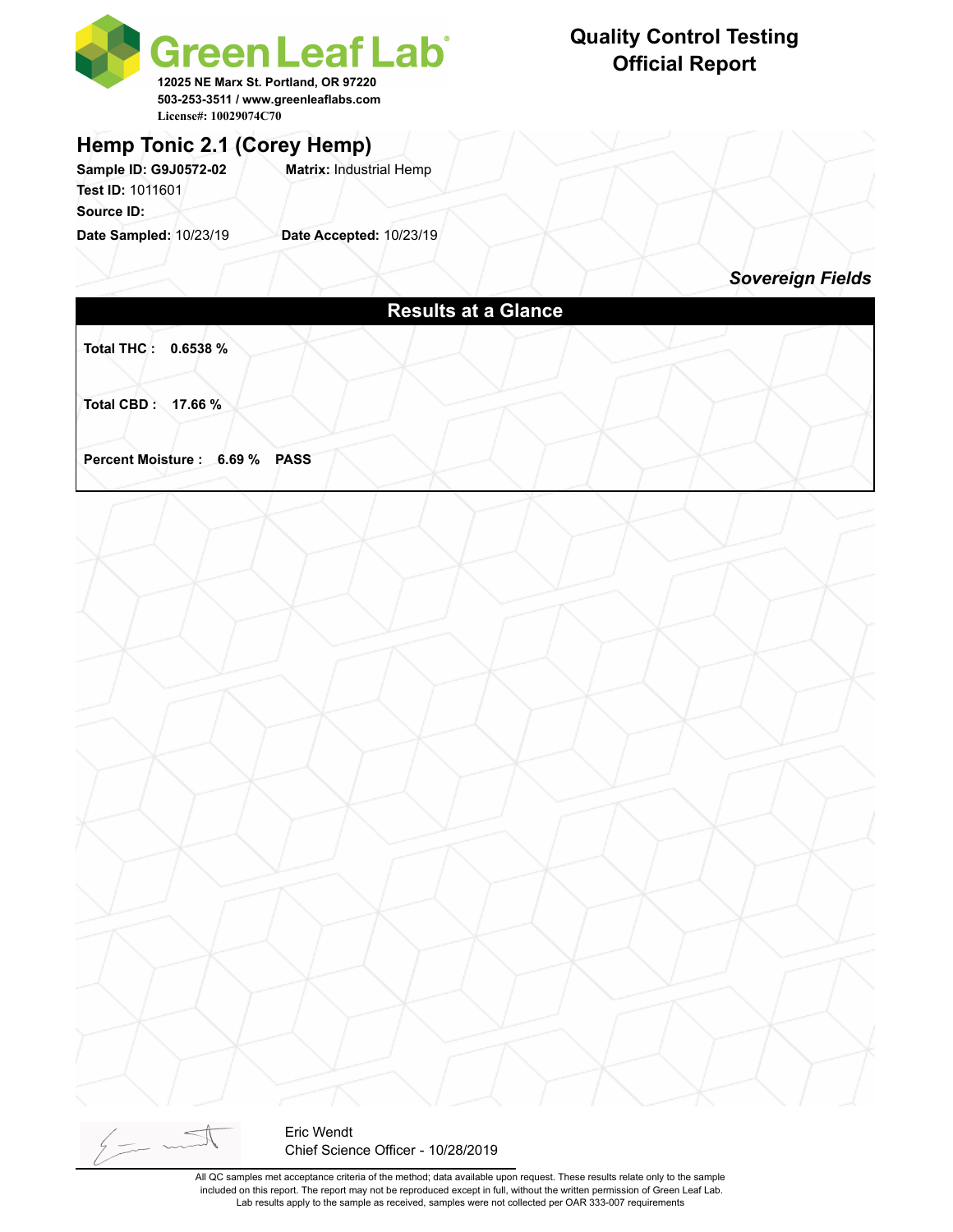

# **Official Report**

**Quality Control Testing**

#### **Hemp Tonic 2.1 (Corey Hemp)**

Sample ID: G9J0572-02 **Matrix: Industrial Hemp Test ID:** 1011601 **Source ID:** 

**Date Sampled:** 10/23/19 **Date Accepted:** 10/23/19

#### *Sovereign Fields*

|                  |         |          |         | Analysis Method/SOP: 215 |                                           |
|------------------|---------|----------|---------|--------------------------|-------------------------------------------|
|                  | LOQ (%) | % by Wt. | mg/g    |                          | <b>Cannabinoids Profile</b>               |
| <b>Total THC</b> | 0.0097  | 0.6538   | 6.538   |                          |                                           |
| <b>Total CBD</b> | 0.0089  | 17.66    | 176.6   |                          |                                           |
| <b>THCA</b>      | 0.0031  | 0.7455   | 7.455   |                          | -ΦΩΟ<br>0.7                               |
| delta 9-THC      | 0.0097  | $<$ LOQ  | $<$ LOQ |                          | 0.6                                       |
| delta 8-THC      | 0.0048  | $<$ LOQ  | $<$ LOQ |                          |                                           |
| Exo-THC          | 0.0045  | $<$ LOQ  | $<$ LOQ |                          |                                           |
| <b>THCV</b>      | 0.0054  | $<$ LOQ  | $<$ LOQ |                          |                                           |
| <b>THCVA</b>     | 0.0020  | $<$ LOQ  | $<$ LOQ |                          |                                           |
| <b>CBD</b>       | 0.0067  | $<$ LOQ  | $<$ LOQ |                          |                                           |
| <b>CBDA</b>      | 0.0089  | 20.14    | 201.4   |                          | <b>THCA</b><br>0.7                        |
| <b>CBDV</b>      | 0.0054  | $<$ LOQ  | $<$ LOQ |                          | <b>CBGA</b><br>0.6<br><b>CBDA</b><br>20.1 |
| <b>CBDVA</b>     | 0.0018  | 0.0390   | 0.39    |                          | 0.0<br><b>CBG</b><br>CBC<br>0.1           |
| <b>CBN</b>       | 0.0032  | $<$ LOQ  | $<$ LOQ | 20.1                     | <b>CBDVA</b><br>0.0                       |
| <b>CBG</b>       | 0.0008  | 0.0252   | 0.252   |                          | 21.7<br>Total:                            |
| <b>CBGA</b>      | 0.0008  | 0.6282   | 6.282   |                          |                                           |
| CBC              | 0.0096  | 0.0763   | 0.763   |                          |                                           |
|                  |         |          |         | <b>Moisture</b>          |                                           |

Total THC = delta  $9$ -THC + (THCA  $*$  0.877) Total CBD =  $CBD + (CBDA * 0.877)$ For Potency only delta 9-THC, THCA, CBD, CBDA are ORELAP accredited analytes. Water Activity Action Level is 0.65. Results above 0.65 fail state testing requirements and will be highlighted Red. Potency Results are reported on a dry weight basis.

Eric Wendt Chief Science Officer - 10/28/2019

All QC samples met acceptance criteria of the method; data available upon request. These results relate only to the sample included on this report. The report may not be reproduced except in full, without the written permission of Green Leaf Lab. Lab results apply to the sample as received, samples were not collected per OAR 333-007 requirements